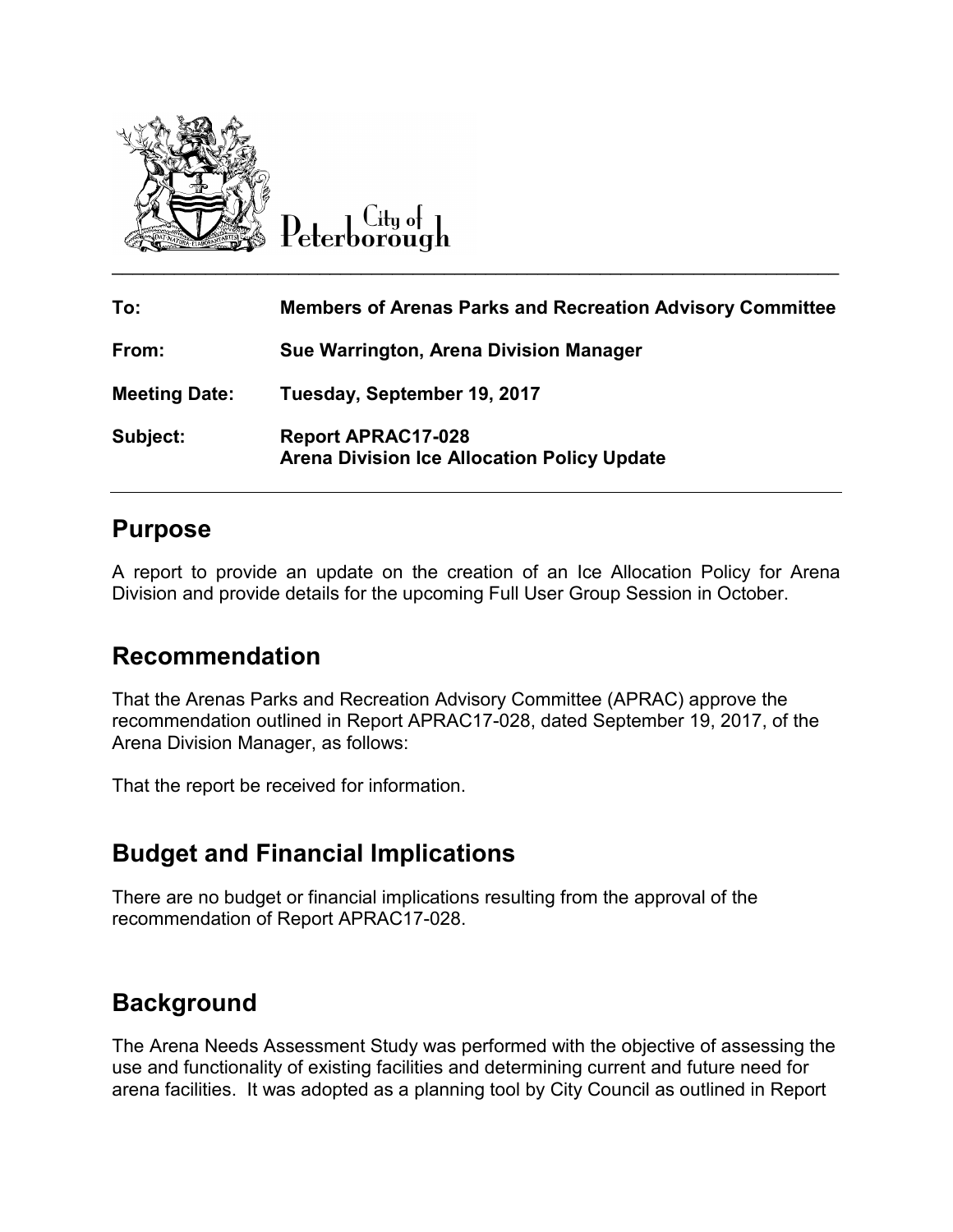CSAD14-001, dated January 27, 2014. One of the recommendations coming out of this Study included establishing a formal Ice and Floor Allocation Policy, outlining specific criteria for allocation of ice time based on a number of factors to ensure fair and equitable scheduling and optimize facility utilization. The goal is to develop a transparent policy that establishes an order of priority which is reflective of our community needs and values, with the intent of having this policy approved and in place when the supply of ice is increased when the new Arena and Aquatic Complex comes online.

The creation process for this policy began with the collection of research material obtained from Ice Allocation Policies of twenty-five municipalities and an outline including best practices to be reviewed, edited and adapted for the proposed City of Peterborough policy. During this time, a situation developed and required immediate attention to address the growing demand for youth ice sports. For the 2015/16 Fall/Winter Season, staff used this research information and proposed a solution to resolve this urgent situation. Scheduling changes were made resulting in 15 hours of prime time ice being reallocated from adult leagues and private user groups to minor hockey organizations. Staff also took the opportunity to consolidate and coordinate the hours of prime time ice allocated to minor hockey organizations, resulting in better coordinated time blocks to each organization in specific arenas.

Currently, a collaborative development approach is being used to create the Division's policy based on community needs. This approach includes staff working with our three main minor hockey organizations directly as we actively adapt components of the proposed Ice Allocation Policy into the ice allocation process. The three main minor hockey organizations include Peterborough Hockey Association (PHA), Peterborough Girls Hockey Association (PGHA) and Peterborough Minor Hockey Council (PMHC). Youth minor ice sports represent an average of 94% of the prime-time ice usage for the Community Arenas (Evinrude Centre, Kinsmen Arena and Northcrest Arena).

One of the major components of the policy is the Ice Allocation Formula based on a Standard of Play for minor hockey organizations. The organizations have provided their membership numbers, level of play, and number of teams for the past two seasons, allowing Staff to confirm the amount of ice allocated properly aligns with their requirements. Staff worked directly with the three main minor hockey organizations to incorporate a formula into the method used to determine their ice allocation for the 2016/17 Fall/Winter Season based on the ice supply. This allocation method replaces the previous practice of "grandfathering" and "first right of refusal" that resulted in creating inequities in ice allocation by not addressing the demands that have grown since 1997, the last time additional ice surfaces were added.

As reported in the June 21, 2016 update to APRAC, the minor hockey organizations have been receptive to this new Ice Allocation Formula process. For the 2016/17 Fall/Winter Season, the implementation of this new allocation method resulted in the streamlining of minor hockey developmental ice requirements, reducing their overall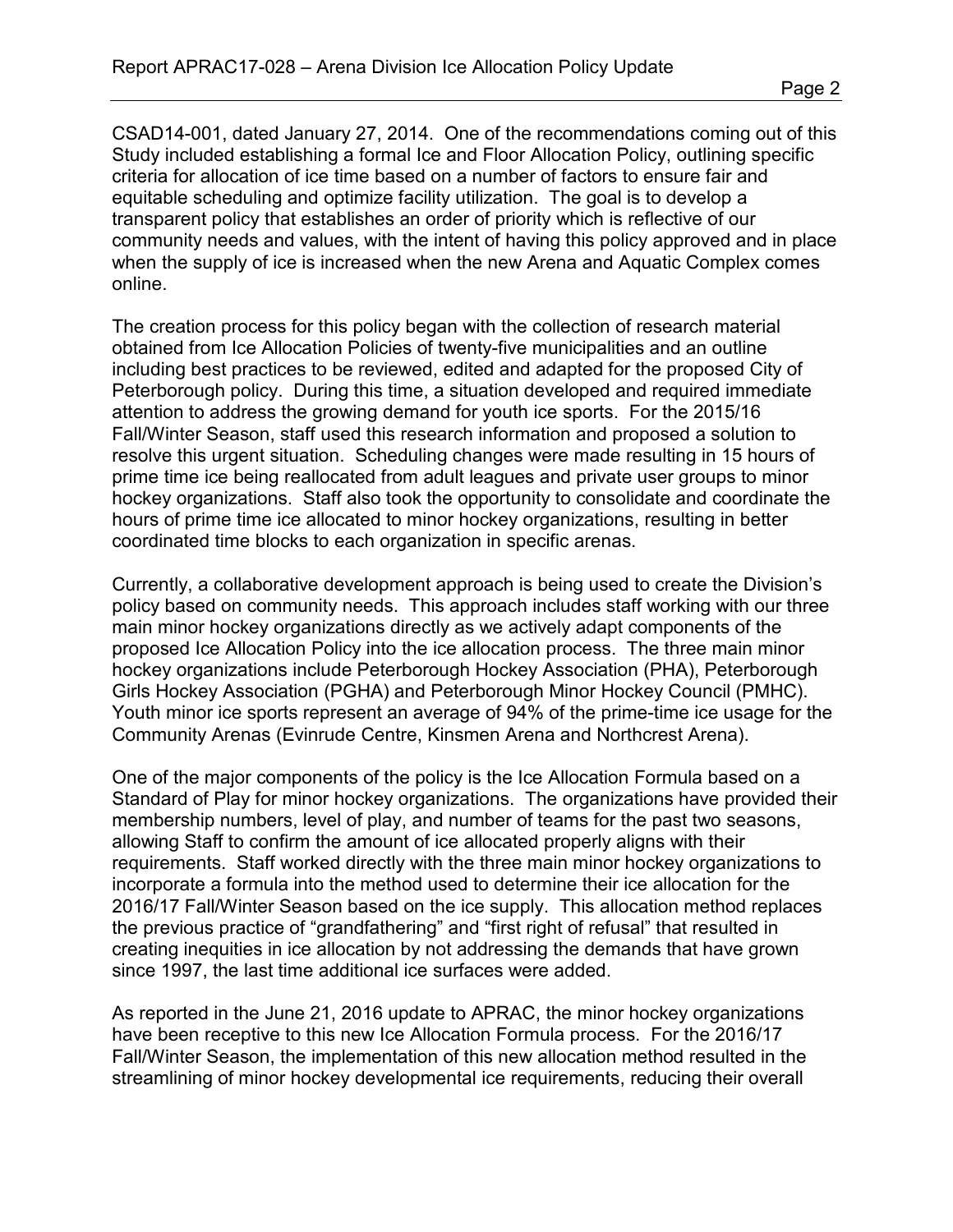total number of hours per week allowing Staff to reallocate ten prime-time ice hours back to previously displaced adult user groups.

Leading up to the 2017/18 Fall Winter Season ice allocation, Staff continued meetings with the three main minor hockey organizations, both individually and together as a group, to continue our work to improve the allocation of ice for the upcoming season and further creation of the components of the Ice Allocation Policy. These meetings included a review of the prior season's ice allocation and any unused ice, allowing discussion on the Ice Allocation Formula used and strategies to reduce unused ice. Unused ice is occasional allocated ice time that cannot be used by the organization, usually due to conflicts in game/practice schedules (i.e. teams being away at tournaments).

The prior 2016/17 Fall/Winter Season's streamlining of developmental ice and reduction in overall hours allocated to the minor hockey organizations addressed the bulk of this issue. To further address this issue, an Ice Exchange Procedure is being implemented for the 2017/18 Fall/Winter Season for the three main hockey organizations allowing them to "swap" ice between them when they have conflicts and reduce the potential for unused ice. Once the League allocations are resolved, more attention can be given to the allocation of ice for other user groups.

Staff also worked with our Legal Department to revise facility booking contract language regarding general liability insurance coverage, ensuring adequate insurance coverage is being provided by each of the three organizations in order to implement this new process. This new procedure will fall under the Ice Allocation Policy. Other procedure documents currently in development include Tournament Requirements and the associated procedures for proposed tournament retail vendors to obtain a Temporary Traders License through City Hall in order to sell their merchandise and provide their services in City facilities.

A Full Ice and Floor User Group Session is being planned for October 24, 2017. Invitations and the agenda will be sent out the week of September 11. The agenda for this session will include discussion on the following:

- 1) Ice Allocation Policy Components in the creation process:
	- a) "Order of Priority" for Scheduling Process
	- b) Criteria required by groups to obtain "Affiliation" status
	- c) "Ice Allocation Formula" used to allocate ice to minor hockey organizations
	- d) "Standard of Play" Level of Play requirements (practice/game ratio)
	- e) "Allocation Time Frames" Critical dates calendar (seasonal ice permit application deadlines, return of facility booking contracts, etc.)
- 2) Operational Updates:
	- a) Operational Reminders in Arenas (i.e. Code of Conduct)
	- b) Introduction of new Facility Booking Software in 2018 including payment schedule changes being implemented